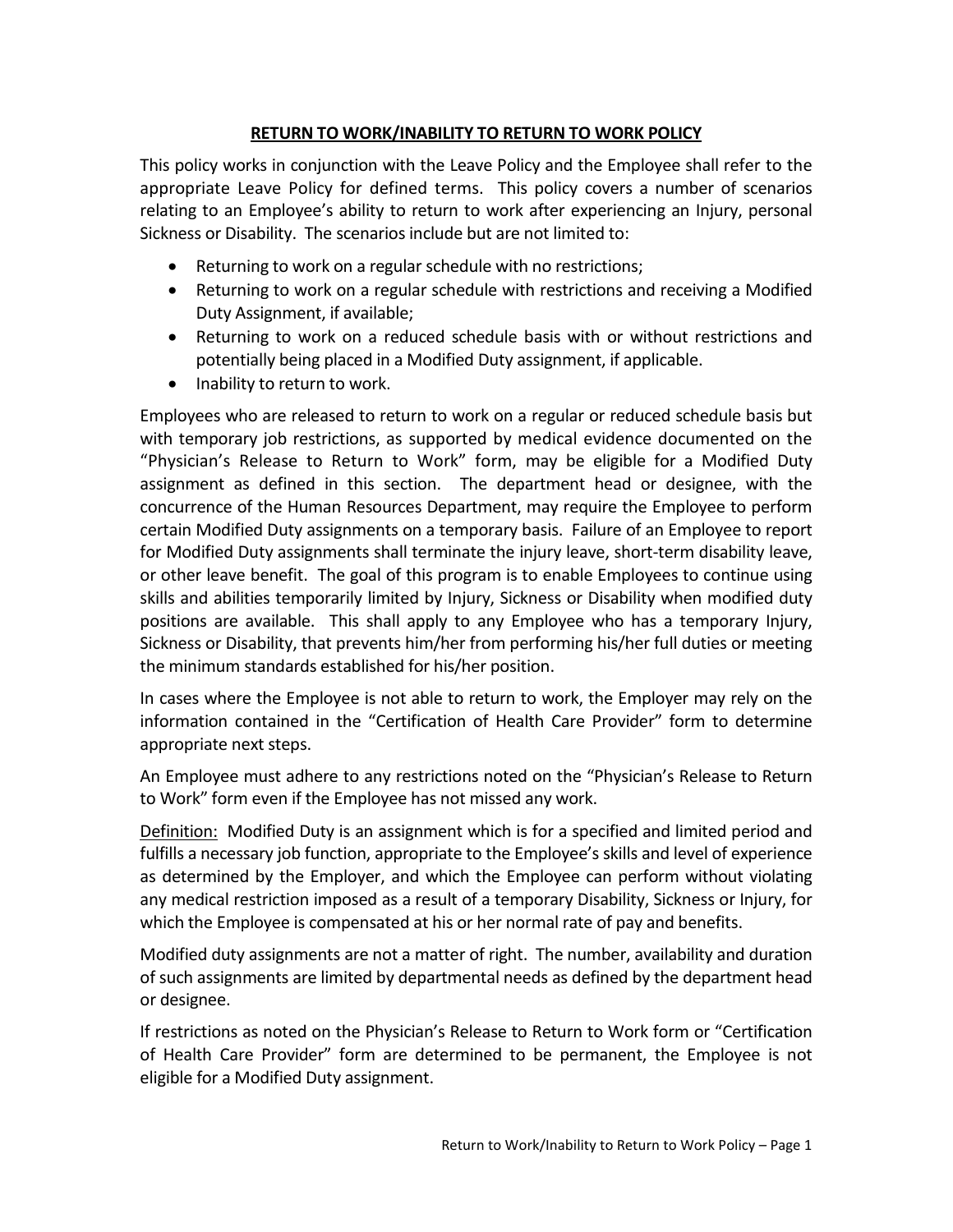Limitation of Modified Duty Assignment: The Modified Duty assignment ends on the earliest of:

- 1. The date the Employee is released to his/her regular schedule with no restrictions as evidenced on the Physician's Release to Return to Work form;
- 2. The date the Physician determines the Employee has permanent restrictions;
- 3. The date the Maximum Assignment Period ends;
- 4. The date the Employee fails to take a required medical examination, without good cause.

Maximum Assignment Period: For full-time employees, no Modified Duty assignment may last for a cumulative period exceeding 1,560 work hours excluding any hours charged to over-time on on-call pay. For part-time benefited employees, no Modified Duty assignment may last for a cumulative period exceeding work hours equivalent to the hours the employee would normally be scheduled to work in a 39 work week period. For parttime non-benefited and temporary employees, no Modified Duty assignment may last for a cumulative period exceeding the lesser of 1) the duration of the employee's appointment, or 2) 90 calendar days. Assignment to a Modified Duty assignment does not in any way create a right for the Employee to occupy that or any other position on a regular basis. At the end of the Modified Duty assignment, if an Employee is unable to return to work without restrictions, he/she may be placed on the appropriate leave.

## Procedure:

The "Physician's Release to Return to Work" form will be completed by a Physician (For injury leave, the Physician is one of the designated providers selected for the Employer's workers' compensation insurance) and shall include the probable length of the restrictions and the nature of the restrictions. An additional statement confirming the ability to perform the Modified Duty assignment may also be required.

Once the Employee has seen a Physician and the Physician has completed the "Physician's Release to Return to Work" form indicating that the Employee can return to work, the procedures below will be followed:

# **Return to Work with Regular Hours and No Restrictions:**

• The Employee obtains the completed "Physician's Release to Return to Work" form from his/her Physician noting no restrictions and the ability to work his/her regularly scheduled hours. This form must be presented to the Supervisor and Human Resources upon the Employee's return to work.

## **Return to Work with Restrictions:**

- Restrictions noted by the Physician on the "Physician's Release to Return to Work" form may be:
	- o Restricted duties (For example, limitations on lifting, walking, stooping, bending, etc.), and/or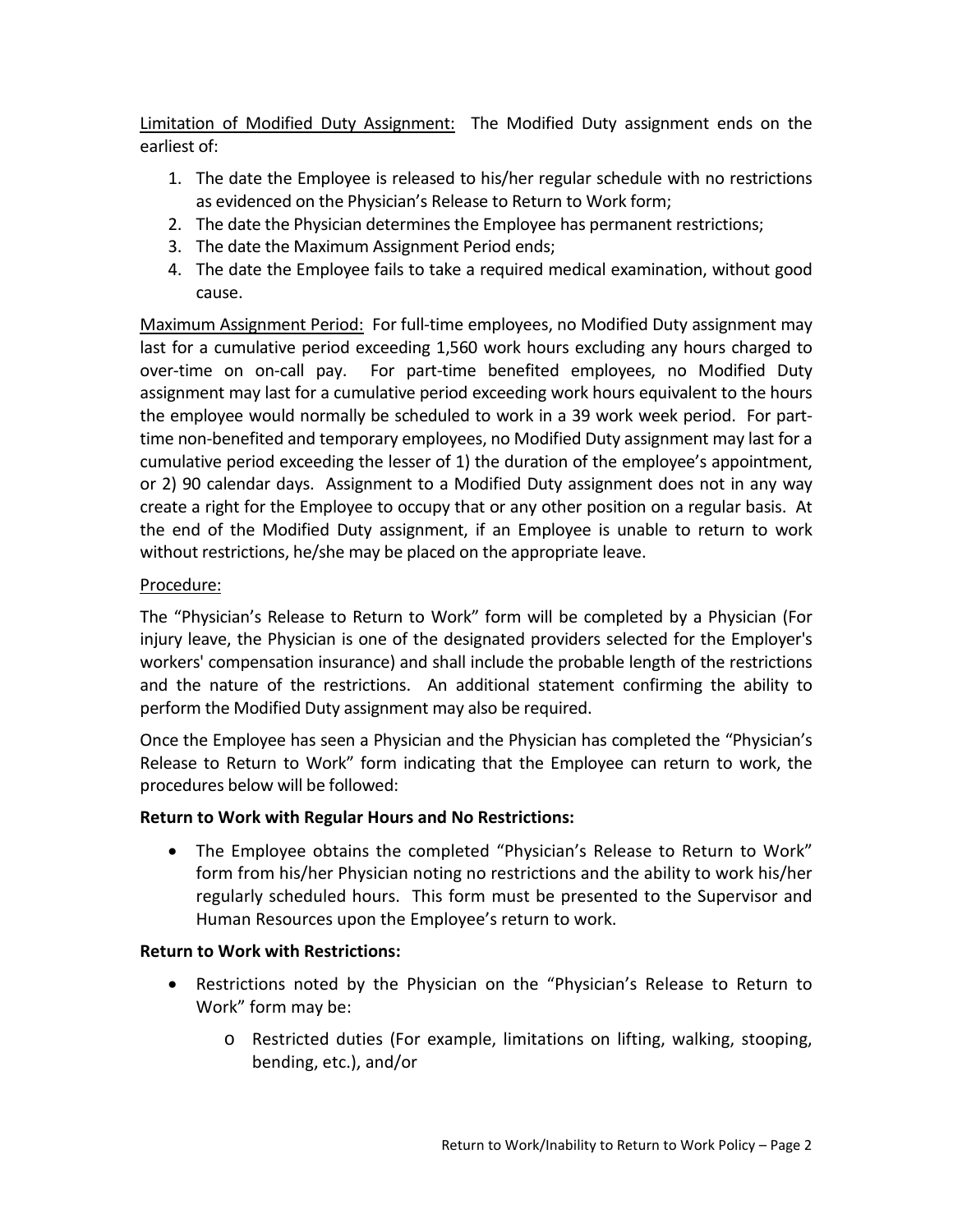- o Restricted number of hours worked per day or per week, with or without limitations on the duties performed.
- If the Physician releases the Employee to return to work with restrictions, as evidenced by completion of the "Physician's Release to Return to Work" form, the form must be submitted to the Employee's supervisor and Human Resources prior to or immediately upon return to work for consideration of a Modified Duty assignment. The supervisor and a representative from Human Resources will review the restrictions and determine if the Employee is eligible for a Modified Duty assignment. The Employee must report for work at the designated time.
- If the Employee is approved for a Modified Duty assignment, the Employee must make sure that he/she complies with the restrictions outlined in the "Physician's Release to Return to Work" form. If the Employee's restrictions change at any time, he/she must notify his/her supervisor immediately and give the supervisor and Human Resources a copy of the revised "Physician's Release to Return to Work" form.

While working a Modified Duty assignment, the Employee may be required to provide periodic updates from his/her Physician up to every 30 days. In conjunction with such review, the Employee may be required to submit to a periodic physical examination as a condition of continued modified duty status.

• If a Modified Duty assignment is not available, a representative from Human Resources will determine what remaining leave benefits are available to the Employee, if any.

If the Employee is unable to perform the Modified Duty assignment, he/she will contact the Physician to review and potentially update the "Physician's Release to Return to Work" form.

## **Inability to Return to Work:**

- If the Employee is unable to return to work, with or without restrictions, as noted on the "Physician's Release to Return to Work" form or the "Certification of Health Care Provider" form, the Employee must notify Human Resources as soon as possible, and may be required to provide periodic updates from his/her Physician every 30 days. In conjunction with such review, the Employee may be required to submit to a periodic physical examination as a condition of continued leave.
- While off work, it is the responsibility of the Employee to supply Human Resources with a current telephone number (listed or unlisted), email address and a mailing address where the Employee can be reached.
- The Employee will notify Human Resources as soon as practicable of all changes in medical condition.